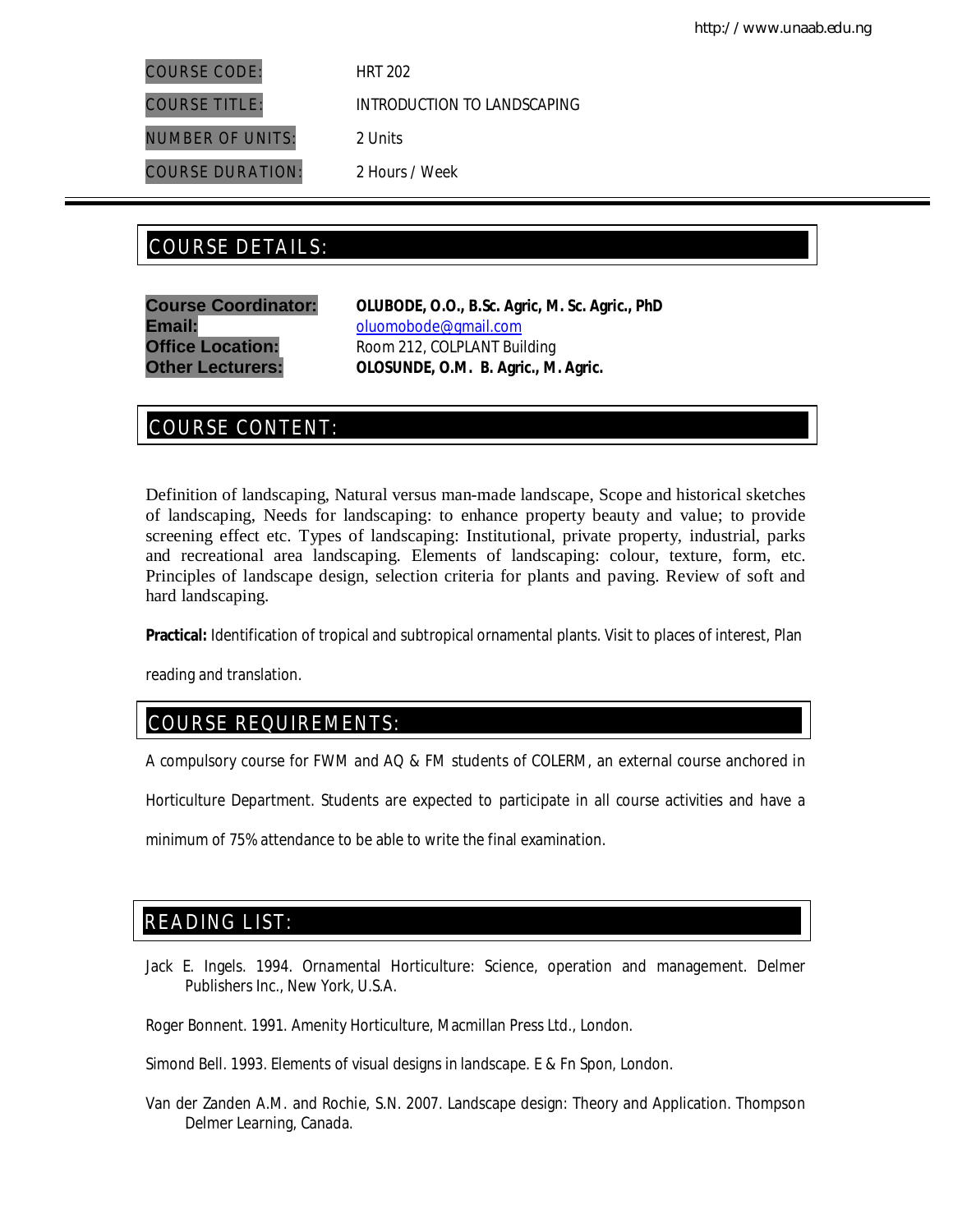# E LECTURE NOTES

# HRT 202 - Introduction to landscaping (2 units)

# **Landscaping: A division in Horticulture**

**A. Horticulture-** science that deals with cultivation of garden crops

Horticulture is derived from two greek words "Hortus: and "colere". Hortus means garden, colere means to cultivate.



## **B. Introduction:**

**Landscaping:** The art and science of developing the outdoor environment using soft landscaping (ornamental plants) and hard-scapes (non-plant objects) components to serve the needs and desires of people. It serves both the aesthetic and functional purposes. The outdoor surroundings could be designed with natural or man-made components / materials / objects.

**Landscape design / Garden design:** Science and art of organizing and enriching outdoor space through the placement of plants and structures in agreeable and useful relationship with natural environment.

Design essentially entails manner in which objects are artificially arranged in order to attain a particular objective, usually may be not always, a functional and a visibly pleasing arrangement.

Landscape design is more than just a cosmetic treatment to be applied to indifferent or insensitive architectural or engineering in order to soften the harsh edges or disguise an awkward layout.

**Landscape:** Layout / arrangement of ground or land in scenery. It could be natural or artificial (man-made)

## **C. Natural versus man-made (artificial) landscaping**

**Natural landscape:** A landscape that is unaffected by human activities. It may contain components that are living or non-living or both. Thus landscape tents to vary in their degree of naturalness. Therefore, classifications have been made into four types: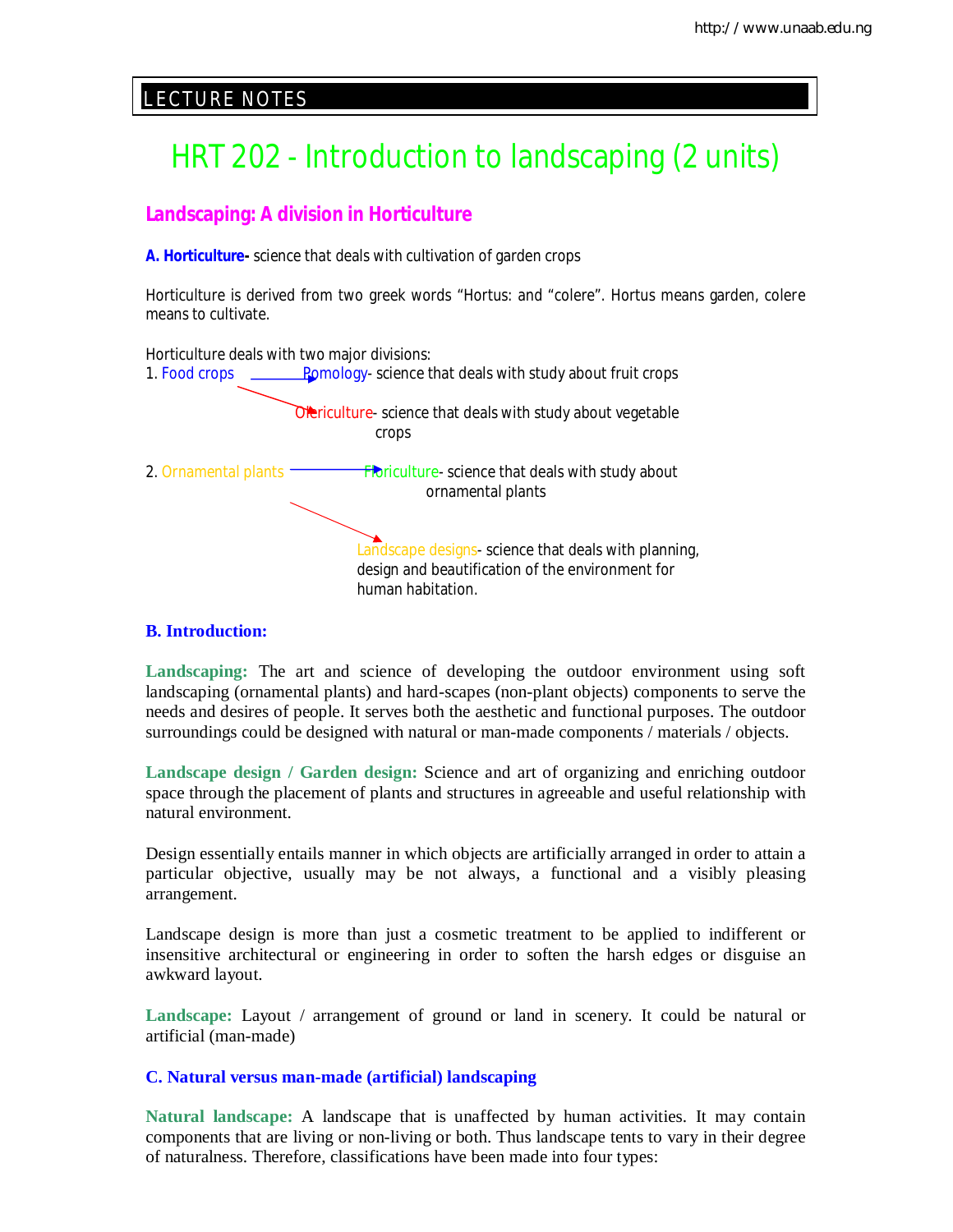- a **natural** landscape is one that is unaffected by human activity
- a **sub-natural** landscape is one where if human activity was removed it would go back to a normal state
- a **semi-natural** landscape is one that has been drastically modified by human activity but has some natural elements left intact
- an **agricultural** landscape is one that has been totally altered and arranged by human activity - very little if any naturalness is left

Examples of natural landscape in Nigeria are; natural surrounding such as forest or desert, rocks (Olumo rock, Zuma rock), Erin Ijesa water falls, Ikogusi warm / cold spring, plateau in Jos, Mambila etc.

**Artificial Landscape:** The use of artificially made plants (synthetic or otherwise) for landscaping of outdoor environment. Though, it will not and cannot replace the natural plants in their effects and functions on the landscape, but could also add to the beauty of the environment. It has the advantage of low maintenance in terms of watering, fertilizer application, mowing incase of lawns and turfs, trimming/pruning and so on. Other items in artificial designs include the use of art works, e.g. sculpture (UNAAB Olumo model), concrete benches and tables, water bodies such as water fountains, artificial springs, etc.

## **D. Scope and historical sketches of landscaping**

**Scope:** Landscape by its very nature encompasses all other specialist sections of Amenity horticulture in one form or the other. It includes the design, construction, maintenance and management of landscape features. Knowledge of floriculture, landscape architecture, and engineering are usually important.

**History:** Landscaping is an important sector which has expanded and still expanding in recent years in Nigeria. Despite this development, it is by no means comparable to what is obtainable in the developed countries in terms of development, quality, patronage and boom experienced in the landscape horticulture industry.

In Nigeria, from the time immemorial, people consciously or unconsciously add physiographic and environmental characteristics to the land around them either for aesthetic gratification and or environmental enrichment and protection.

Traditionally, people keep garden and trees around their buildings. Though, the experience of the colonial era did little to influence creation and preservation of beauty in the surroundings as it was in Francophone countries.

Nevertheless, the inception of colonialism changed the trends of events as concerted effort were made to formally landscape some public buildings, government reservation areas (GRAs), institutions of higher learning, and sport fields which marked the beginning of organized/formal landscaping in Nigeria. Missionaries (Christian) also established plants in churches and schools. Some individual copied this idea and planted some ornamental plants in their surroundings.

# **E. Reasons for landscaping:**

Some of the reasons why landscaping is important are;

- 1. Aesthetic/ Beautification of environment
- 2. Engineering purpose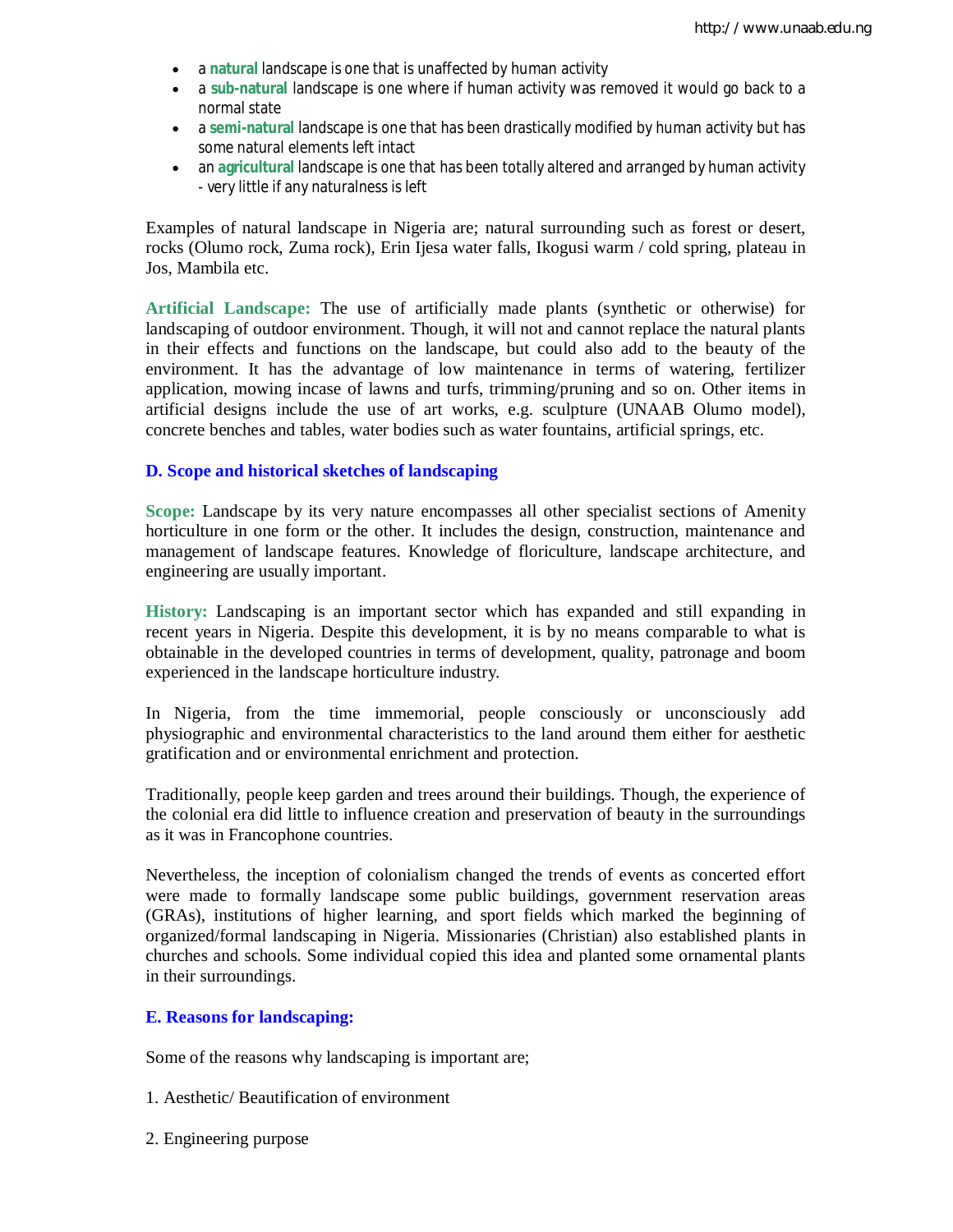- 3. Architectural purpose
- 4. Biological purpose
- 5. Ecological purpose
- 6. Economic purpose
- 7. Social purpose
- 8. Nutritional / Medicinal purpose
- 9. Environmental control in prevention of hazards
- 10. Urban forestry



**1. Private property/residential landscaping:** Landscaping of personal residential properties like a flat, bungalow, duplex, estate etc. Usually, plants of different good qualities are used as much as possible for the enjoyment of owner(s). It is important to landscape to the taste of the clients even if expensive materials will be used.

**2. Industrial landscaping:** It involves the establishment of plants and hardscapes within the industrial estate/area e.g Agbara industrial estate, Nigeria Breweries Ltd, Portland/Lafage cement company, etc. When landscaping for factories/industrial centre, study kind of activities in each section e.g manufacturing area with many peoples, vehicles and materials-grassing the whole area dotted with spot planting will be appropriate.

Though, hotels can also be regarded as industrial landscaping because it is not meant for a single family, but for the general public and for commercial purpose. However, in actual execution of the project it treated like private property because of requirement for high taste.

**3. Institutional landscaping:** Landscaping that involves all sorts of institutions- universities, colleges, polytechnics, hospitals, research institutes, barracks etc. Usually it is meant for all categories of users, i.e. general public of all age category- children, adolescents, adults, women, men, students, lecturers, non-academic staff, scientist etc. Institutional landscaping must be different from others because it is not only for recreation, picnic but also for instructional purpose (educational)

**4. Recreational landscaping:** It involves landscaping recreational arenas (polo ground, parks and gardens, football pitches, game villages etc) for adults and children. It has special inclusions such as restaurant, water fountains, focal plants, green lawns and other areas for social like picnic, marriages, honey moon, film shooting. Nowadays, ICT and photocopy centre have been added.

## **G. Use areas in Landscape designs**

**Using the 'Indoor room concept' to describe the Outdoor**

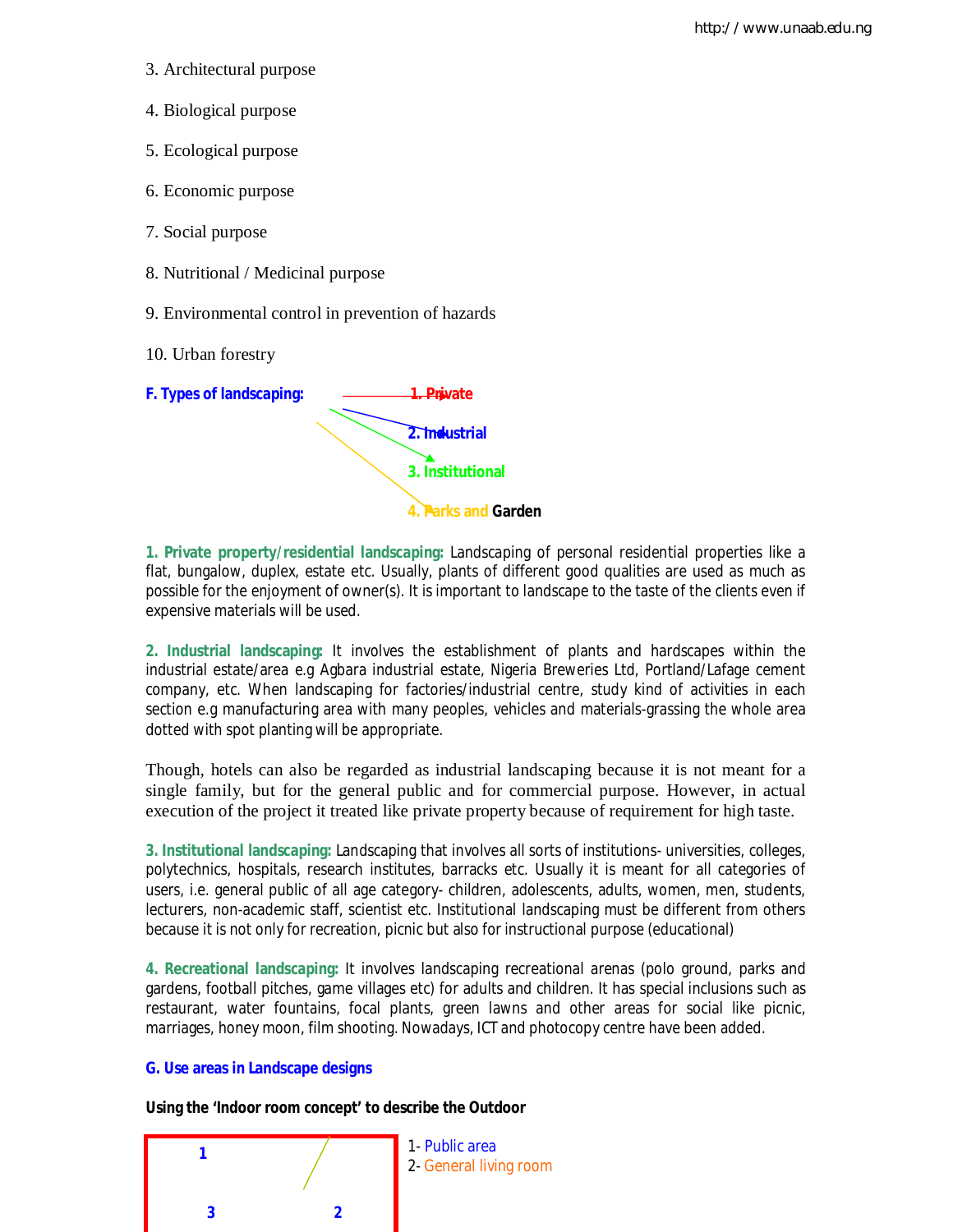|                                   | 3- Service area<br>4- Private living room                                                                                                                                                                                                                     |  |
|-----------------------------------|---------------------------------------------------------------------------------------------------------------------------------------------------------------------------------------------------------------------------------------------------------------|--|
| i.) Use areas<br>1. Public area - | Walls- hedges, avenue trees,<br>Ceilings-shade trees, canopies, etc.<br>Floors- lawns, foundation plants, concrete<br>floors and walk ways, roads with<br>interlocking blocks or asphalt.<br>usually the front part of the property accessibility to visitors |  |
|                                   | 2. General living room – an area of the home that joins the public area, service room and<br>private room                                                                                                                                                     |  |
| 3. Service area -                 | accessible to only the occupants                                                                                                                                                                                                                              |  |
|                                   | 4. Private living room – an area for rest and occupies the rear of the property and not<br>accessible to outsiders                                                                                                                                            |  |

### **ii.) Components of the outdoor room:**

**a. Walls** - defines the limit and shapes of the out door room, direct traffic through the landscape (hedges, avenue trees), provides full or partial privacy (), provide security (thorny plants e.g. boungavalia spp.), etc.

**b. Ceilings** – defines the upper limit of the outdoor room, provide full or partial shade, provide privacy from overhead viewers, etc.

**c. Floors** – defines the base line of the outdoor room, absorbs shock or impact of traffic, e.g. turfs / lawn, paving, ground covers,

#### **H. Site Survey and Analysis**

The objects of survey refer to measurable quantities and qualities on the site. They fall into 3 primary areas:

1.) Collection of data- from 3 sources

i) site

ii) recorded data

iii) information from client, e.g. composition of the family, hobbies and special interests, and frequency and style of outdoor entertainment

- 2.) Site analysis or survey (see below)
- 3.) Visual characteristics of the site

-After the survey, then present the bill of quantities

-Analysis: consists of breaking down of all the available matter into components

#### **Data collection**

1. Maps- large or small scale maps, land capability maps, climatological maps,

- 2. Photographic survey- area oblique,
- 3. Recorded data- from geographical maps, town planners,

4. Restrictions from local government authorities- certificate of occupancy (C of O), set backs on lands, etc.

5. Road types- Trunk A, B or C roads, desire lines, etc.

## **Site survey- Use**

- Triangulation methods- measurements
- Visual survey- visual observations
- Ecological survey- involves all flora and fauna available in the site, use quadrants or a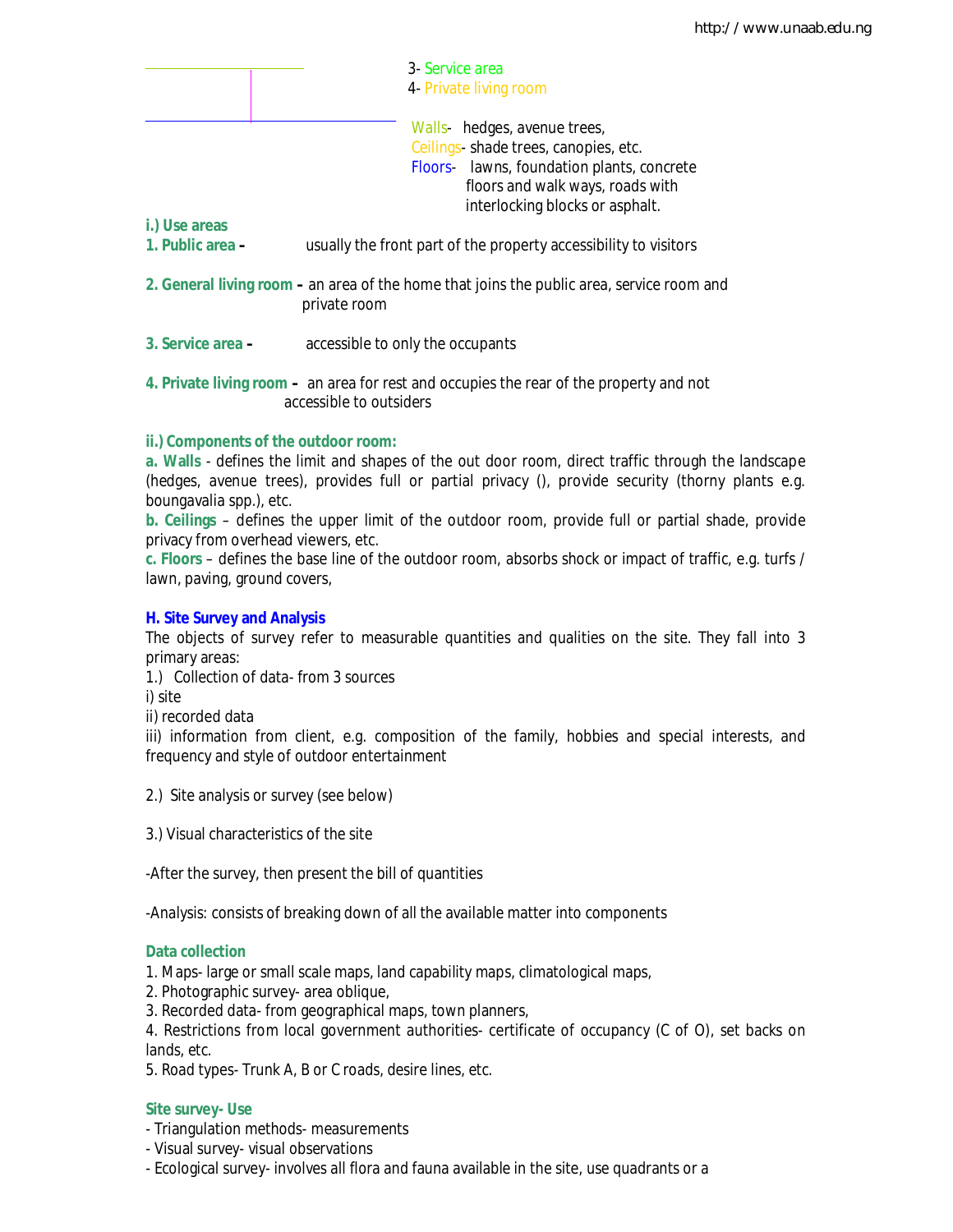square for ecological studies and frequency of occurrence.

- Soil Survey- engineering qualities of the site, soil type, soil fertility, soil depth, etc.

#### **Presentation of Information**

Present your information using

- 1. Location plan-
- 2. Base plan- working plan for information gathering and records puposes.
- 3. Topography- hilly, sloppy, level lands, etc.
- 4. Geology and soil types
- 5. Services- utility lines, above or underground cables and pipes, etc.
- 6. Access and circulation- roads, water bodies, etc.
- 7. Micro-climate, vegetation, bare or covered.
- 8. Ecology- flora and fauna, dominant, co-dominant or recessive species
- 9. Visual characters, bad views, good views, etc.
- 10. Written reports

#### **I. Elements of landscaping:**

Visual art such as painting, sculpture, architecture etc are derived from line, form, texture and space. The elements when combined could be used in a variety of ways to influence the artist's vision. In landscape design, as with other forms of visual arts, these elements are the foundation of goo design.

**1. Line:** lines can be horizontal, vertical, diagonal or curved. It is how they are used individually or in combination that gives a landscape dimension. Lines can appear graceful or crude, bold or delicate.

**2. Form:** Form is associated with three dimensional objects, while shape refers to two dimensional objects. Both are made from lines, but the way these lines are arranged determines the shape or form.

**3. Colour:** Colour is perhaps the most complex art element, and it tend to be the most used element. Based on the Munsell system, colour has three dimensions; hue,value and chroma.

**4. Texture:** It is the surface characteristics that is seen or felt. Texture can be categorized in to coarse, medium and fine. All landscape components have their on textures. Contrasting textures add interest to a design, but much textural contrast can result in a chaotic scene.

**5. Space:** In designing landscape space, it is important to differentiate between positive (occupied or filled space) and negative (unoccupied or empty space). Space can be two or three dimensional as a shape or a form respectively. It is important to effectively use element of space to help organize a landscape and provide focus to specific areas.

#### **J. Principles of landscape design**

The goal in developing a landscape plan is to design a plan that will achieve unity and harmony. The principles of landscape design are the building blocks used by designers to create beautiful and functional landscapes. Similar to elements of art, these principles represent the primary concern that influences landscape design. Design principles are not rules that require precise adherence, but instead reflect a framework of universal concepts that prove effective in creating designs.

Therefore the following principles should be considered in designing the plan;

**1. Simplicity:** Regardless of the scale of a landscape, simplicity should be an overriding design consideration. Simplicity in a landscape can be created both physically and visually.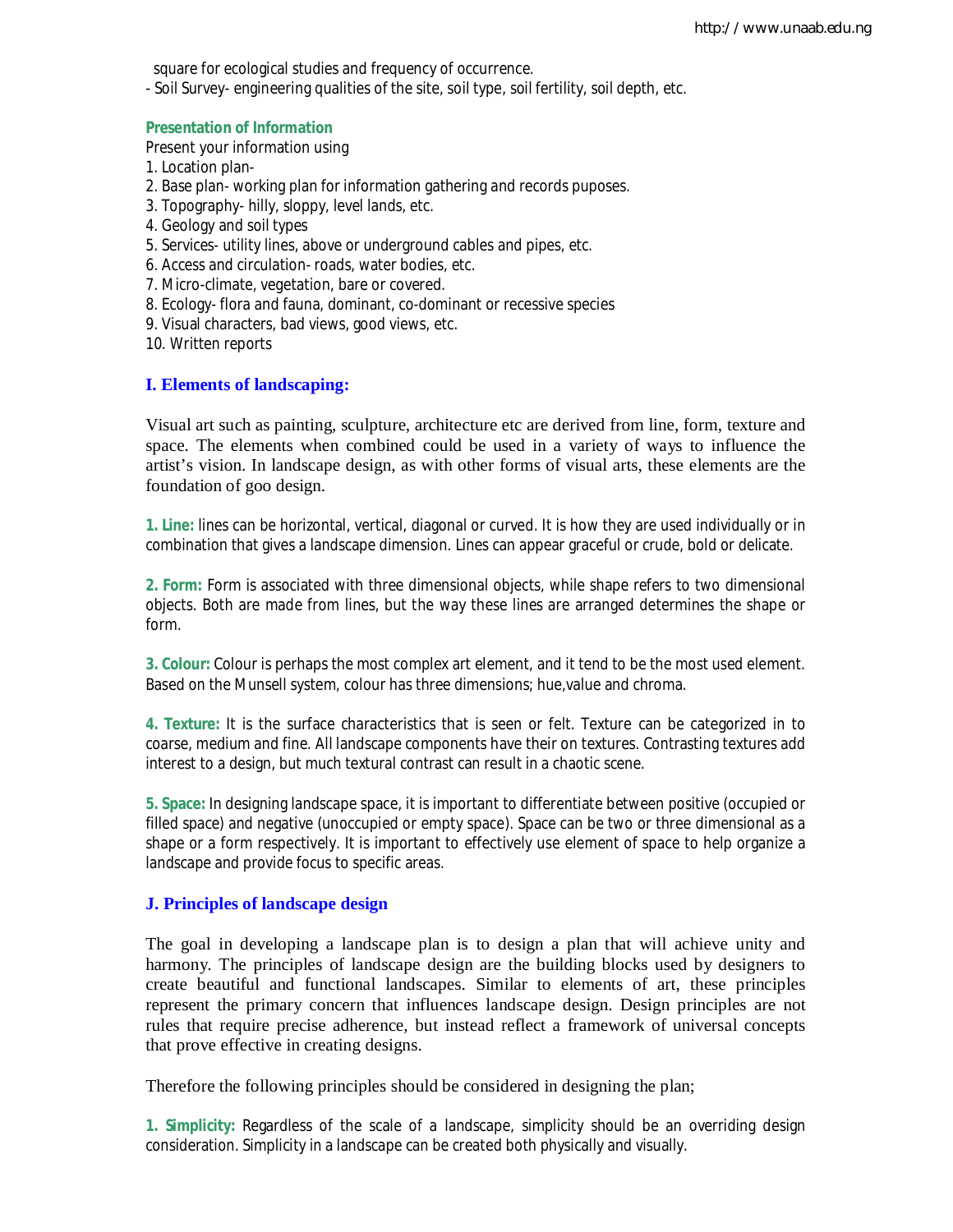**2. Order:** Order can be achieved by using consistent design theme such as formal, informal or structured informality. Grouping plants and hard-scapes so that there are physical connections between the elements will enhance order and create a cohesive whole.

**3. Repetition:** There is need for reappearance of attractive materials in several locations in the landscape. It results in a sense of unity between the different plant species that make up the design.

**4. Rhythm and line:** It addresses the factors of time and movement within a landscape. Landscapes are seldom experienced in an instant, but rather through time as a person explores the space. Rhythm in a landscape may be visual or physical, and it can be observed in both vertical or horizontal planes of a design.

**5. Unity:** It is the principle that creates link between the plants, hardscapes and house. It creates a sense of interconnectedness within the design composition. Unity can be reinforced by using consistent bedlines, single ground cover, massing plants together and repeating these masses throughout the landscape.

**6. Balance:** The design should include a focal point or centre of interest around which the landscape plants, structures, and open spaces are grouped or balanced. The arrangement of plants and other objects should be in a sequence leading to or away from a focal point. The types of balance in landscapes are symmetrical, asymmetrical and radial.

**7. Proportion and scale:** refers to size relationship between the different components within the landscape. It could be relative or absolute. Relative scale is the relation of one part of the design to the others. The major relationship that involve plant materials are; plants to buildings, plants to other plants and plants to people. To attain correct proportion, the landscape design should be based on mature height and spread of the plant.

**8. Emphasis:** focal points draw the eye to specific landscape locations when a person is viewing the landscape as a whole. A focal point may be a specimen plant, garden accessory or water feature.

#### **Basic Styles in landscaping**

- 1. Corner planting- incurves, outcurves,
- 2. Line planting
- 3. Foundation planting

#### **K. Selection criteria of material inputs**

#### **i.) Selection criteria for plants:**

- 1. Ability to fill the role assigned it in the design
- 2. Ability to survive the growing conditions of the site
- 3. Availability and affordability by clients
- 4. Plant size at maturity
- 5. Flowering qualities
- 6. Foliage and tree back colour
- 7. Presence or absence of thorns
- 8. Plant rate of growth and length of life
- 9. Deciduous or evergreen
- 10. Susceptibility to pests and diseases
- 11. Frequency of pruning required
- 12. Soil preference etc

#### **ii.) Selection criteria for paving:**

1. Ability to fill the role assigned it in the design